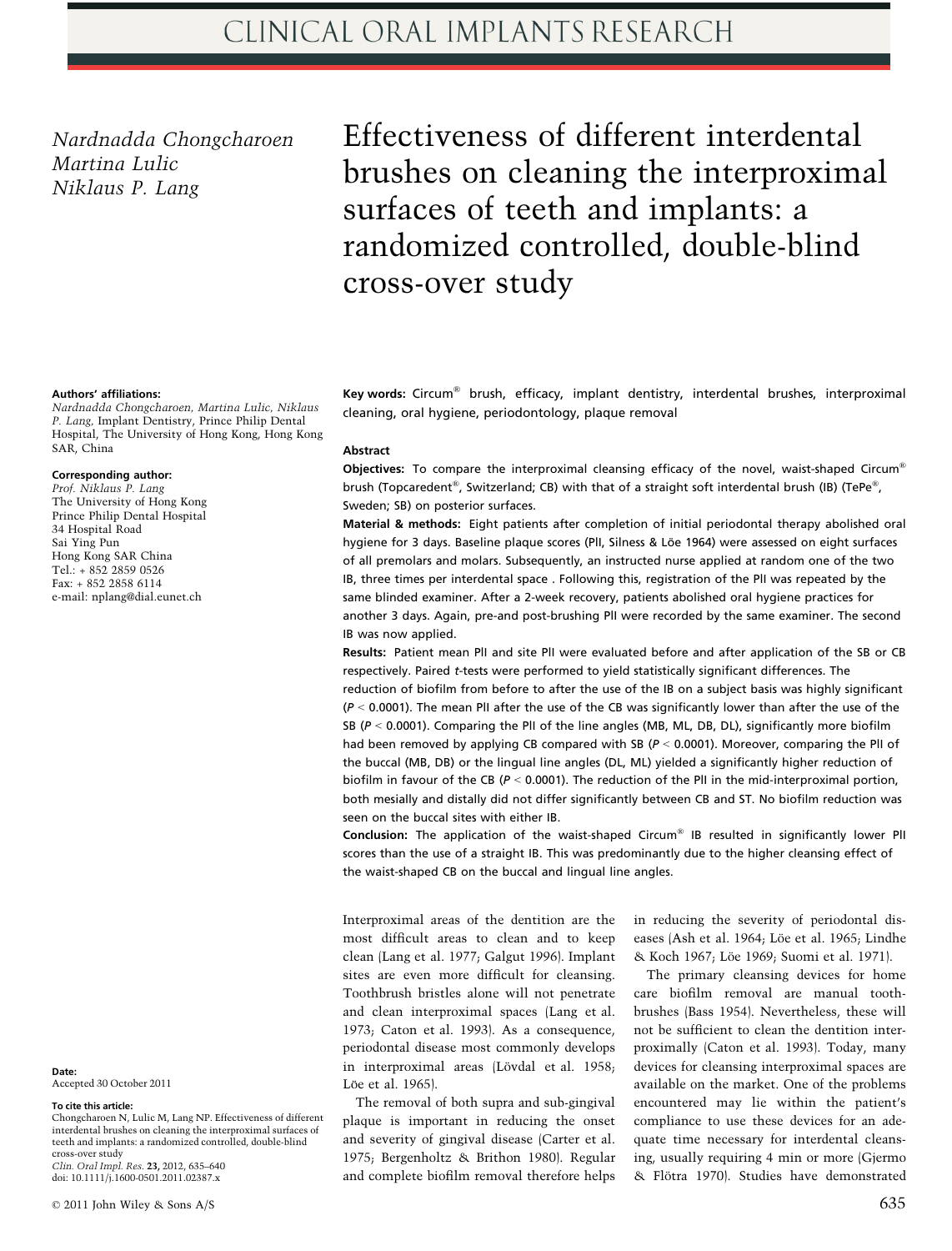that approximately 10% of population only is regularly applying interdental devices (Ronis et al. 1993; Bakdash 1995; Kalsbeek et al. 2000).

The superiority in effectively penetrating the interproximal spaces axially and subgingivally for both dental floss and interdental brushes has been clearly documented (Waerhaug 1976 & 1981). In wide interdental spaces, interdental brushes were the most effective devices for cleaning (Gjermo & Flötra 1970).

Although efficient, dental floss is difficult to use, especially by older people and those patients with special needs. In such cases, the use of interdental brushes seems to be more preferable for optimal oral cleansing (Gjermo & Flötra 1970; Bergenholtz & Brithon 1980; Christou et al. 1998). Interdental brushes used in combination with toothbrushes have been more effective in biofilm removal in interproximal spaces than tooth brushing alone or the use of them in a combination with dental floss (Kiger et al. 1991).

In recent years, studies have shown that the maintenance care and the standard of the patient's home care were key factors for longterm stability of dental implants and the prevention of biological complications (Bauman et al. 1991; Silverstein & Kurtzmian 2006; Serino & Ström 2009).

Biofilm build-up is associated with clinical signs of inflammation both at implant and tooth sites (Zitzmann et al. 2001). Consequently, the regular and complete removal of it remains the key prerequisite in the prevention of such host responses. The effectiveness of interproximal cleaning devices used in interproximal areas between implants or implants and teeth therefore is of utmost importance.

The cleansing effect of interproximal cleaning devices was investigated in several studies throughout the years.

Forty years ago, one of the first studies evaluated three interdental cleansing devices (Gjermo & Flötra 1970). The first experiment compared the plaque removal effect of toothpicks against that of dental floss. Both devices yielded significant plaque reductions comparing before and after  $|P < 0.001|$  scores. When used in open wide interdental spaces, no difference between the cleansing effect of toothpicks and that of dental floss was observed.

More recently, Yost et al. (2006) compared the cleansing effect of the interdental brush Go-between® with two types of floss and an interdental cleaner. The result has shown significant differences of the plaque scores after having used the devices. However, there was no significant difference in plaque reduction between the devices. When all devices were compared, the results favoured the interdental brush  $(P < 0.001)$  only at the buccal sites. Another study (Jackson et al. 2006) confirmed these findings and revealed a significant reduction of plaque with both devices, but with no differences between dental floss and the interdental brush both for supra and subgingival plaque. However, the patients preferred interdental brushes.

Until now, there is limited evidence on the comparison of the plaque removing effectiveness of more recently propagated interdental brushes. When comparing the cleansing efficacy of dental floss with that of cylindricalshaped and conical-shaped interdental brushes (Rösing et al. 2006), significant plaque reduction after usage was found in all three groups. However, both shapes of interdental brushes removed more plaque than did dental floss.

A waist-shaped interdental brush (Circum®) presents with more diameter at the base and tip and hence, may result in more contact to the teeth or prostheses at the lingual and buccal line angles when passing through the interproximal area. Moreover, when retrieved, the bristles might drag out more biofilm at the tooth angles resulting in a better cleansing effect than that of regular interdental brushes.

Hence, the purpose of this study was to assess the cleansing capacity of two interdental brushes in cleaning interproximal surfaces in the posterior region of the mouth both at tooth and implant sites: The waist-shaped Top Caredent Cirum®brush and the straight Extra soft TePe® Interdental brush. The Nullhypothesis of this study was that of no difference in interproximal cleansing effect between the two interdental brushes at both implant and tooth sites.

# Material and methods

The study protocol has been submitted to and was approved by the Institutional Review Board of the University of Hong Kong/Hospital Authority Hong Kong West Cluster (HKU/HA HKW IRB) (IRB Ref. UW 10-407).

## Subjects

Eight patients who had been treated in Centre of Advanced Dental Care in the Prince Philip Dental Hospital at the University of Hong Kong were recruited for the study on the basis of their availability. After having been informed about the study procedures,

the patients signed consent forms. Patients were recruited from January 2011 to May 2011.

#### Inclusion criteria

A subject had to meet all of the inclusion criteria listed to participate in this study:

- Open interproximal spaces from the canines to the second molars both in mandible and maxilla
- Size of resulting interproximal spaces had to be fit for the placement of a Top Caredent Circum® brush No. 3 (diameter 5-3- 5 mm) or a No. 5 (diameter 7-4-7 mm).

#### Exclusion criteria

Subjects with any of the following criteria at baseline would be excluded from the study:

- Presence of oral diseases other than periodontitis
- Drugs consumption that may cause gingival enlargement such as Phenytoin®, Cyclosporin etc.
- Presence of uncontrolled Diabetes mellitus
- Tabacco consumption: Heavy smokers (a pack/day or more)
- Presence of gingival tissue swelling or suppuration with impossibility to apply cleaning devices

### Study design

A cross-over design was used for the present clinical experiment (Fig. 1).

Each subject was asked to attend three appointments.

In the first visit, interdental spaces from the distal of the canines to the second molars were assessed, and the size of the interdental brushes to fit the interdental space was determined.

Prior to the application of the brushes, biofilm build-up was allowed for 3 days of abolished oral hygiene practices. The patient's mouth was used as a model, and all the cleaning procedures were performed by the same trained dental surgery assistant. The interdental brush was guided through the interdental spaces of all molars and premolars three times. The respective sizes of the interdental brushes for the cleansing are indicated in Table 1.

Randomization was performed by the toss of a coin. In Group 1, every interproximal posterior space was cleaned three times applying the Top Caredent waist-shaped Circum® brush first (Fig. 2). Following this, the residual plaque deposits were assessed.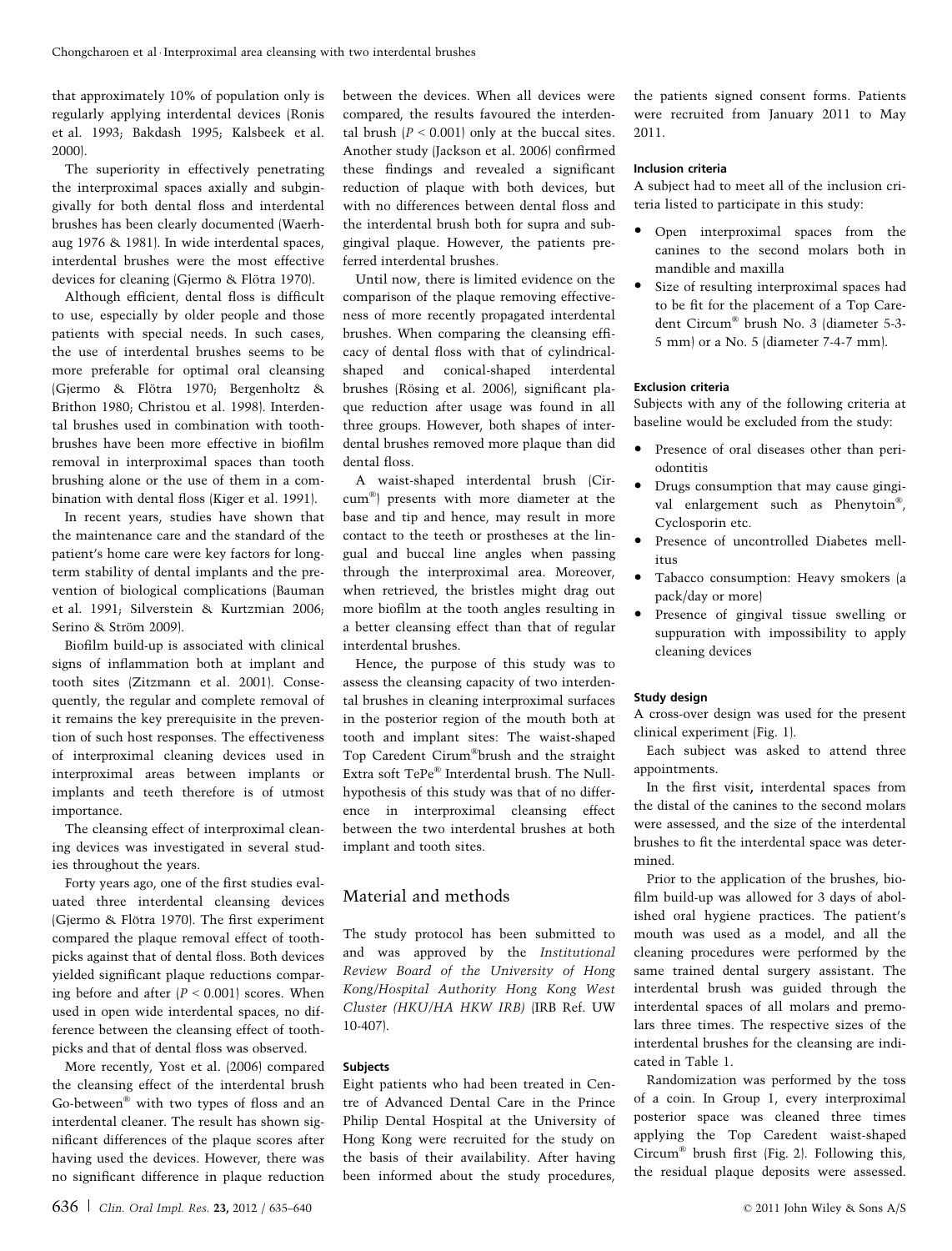



Fig. 1. Flow chart of clinical procedures.

Table 1. Sizes of waist-shaped Circum® brush (Topcaredent®; CB) as test and straight soft interdental brush (Tepe®; SB) as control applied in the eight volunteers of the study

| Case | Age | Gender | Circum <sup>®</sup> brush<br>number | TePe <sup>®</sup> Extra<br>soft colour | No. of teeth<br>and implants | Group |
|------|-----|--------|-------------------------------------|----------------------------------------|------------------------------|-------|
|      | 65  |        |                                     | <b>Blue</b>                            | 12                           |       |
|      | 26  |        |                                     | Red                                    | 15                           |       |
|      | 28  |        |                                     | Red                                    | 15                           |       |
|      | 57  | M      |                                     | Blue                                   | 12                           |       |
|      | 49  | M      |                                     | Blue                                   | 11                           |       |
| 6    | 52  | м      |                                     | Red                                    | 13                           |       |
|      | 41  | M      |                                     | Blue                                   | 13                           |       |
|      | 56  |        |                                     | Red                                    |                              |       |



Fig. 2. Waist-shaped Circum® (Topcaredent; CB): No. 3 – white (5-3-5 mm), No. 5 – red (7-4-7 mm).

Subsequently, the patients were dismissed and asked to come back for a second performance after another abolishment of oral hygiene practices for 3 days.

In the second test, the patients applied the Extra soft TePe® Interdental brush (Fig. 3)



Fig. 3. Straight soft IB (TePe®; SB) : red 3 mm diameter, blue 4 mm diameter.

three times in each posterior interdental space, following which the residual plaque deposits were again assessed.

Group 2 performed the same procedures as Group 1, except that the Extra soft TePe® Interdental brush was applied in the first,



Fig. 4. Graphic scheme showing the area of plaque score assessments (DB, distobuccal; B, buccal; MB, mesiobuccal; M, mesial; ML, mesiolingual; L, lingual; DL, distolingual; D, distal).

and the Top Caredent Circum® brushes in the second test period after 3 days of abolished oral hygiene practices.

#### Clinical parameters

The Plaque Index (Silness & Löe 1964) was assessed by one blinded and calibrated examiner (NPL) at eight areas of the teeth or implants separately (buccomesial, buccodistal. linguomesial, linguodistal, midbuccal, midlingual, mesial and distal; Fig. 4). The reproducibility of the examiner was 92% (Lang et al. 2010).

## Statistical analysis

Microsoft® Excel for Windows® 7 was used for data collection. Statistical analysis was calculated by The Statistical Package for the Social Science for Windows (SPSS v19.0; SPSS Inc, Chicago, IL, USA).

Mean PlI of before and after cleansing were compared using Student's t-test for paired samples. Level of significance is set at  $\alpha = 0.05$ .

Mean PlI of between cleansing procedures were compared using Student's t-test for paired samples. Level of significance is set at  $\alpha = 0.05$ .

Frequency analyses of individual PlI scores of 0,1 vs. 2,3 were compared using Mc Nemar test for 1. mesio-lingual and disto-lingual line angles, 2. mesio-bucal and distobuccal line angles, 3. buccal, 4. lingual, 5. Distal, 6. Mesial, 7. mesio-lingual, disto-lingual,mesio-buccal and disto-buccal line angle scores.

# Results

The subjects consisted of four men and four women (aged 26–65 years, average age: 46.75 years). Four patients used Circum® brushes size 3 and four patients used Circum® brushes size 5 for the study.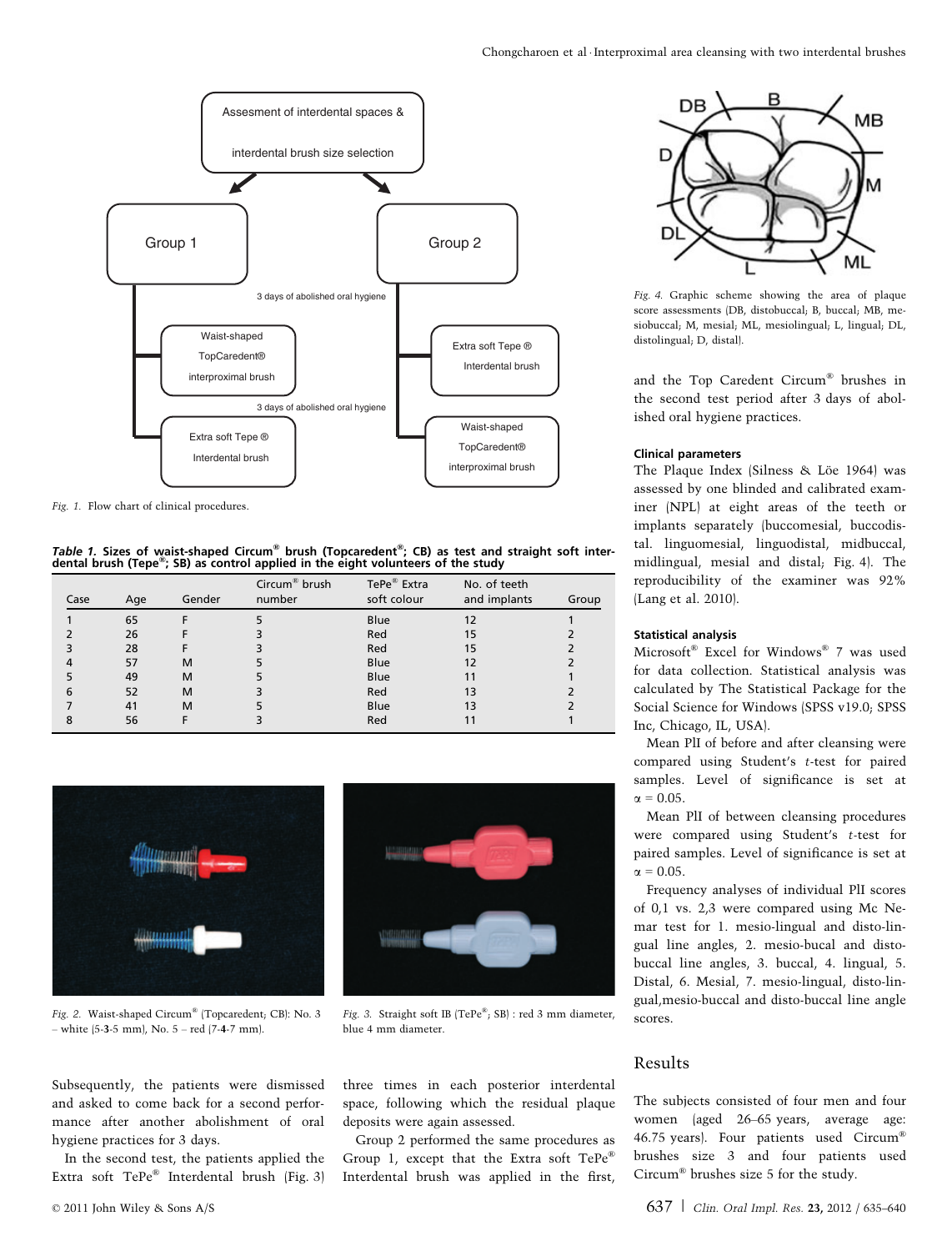The dentition of the patients merely represents a model to test the efficacy of the IB in removing biofilm in the interproximal area. Both teeth and implants present were used. A total of 102 teeth and implants and 816 sites were assessed.

### Overall mean plaque score (Table 2)

Mean baseline plaque score applying the test device (Circum  $\infty$ ) was PlI = 1.89 (SD: 0.03). After intervention, the mean plaque score applying the test device (Circum ®) was  $PII = 0.45$  (SD: 0.08). The difference was highly significant  $(P < 0.0001)$ .

Mean baseline plaque score applying the control device  $(TePe^{\omega})$  was  $PII = 1.88$  (SD: 0.10). After intervention, the mean plaque score applying the control device (TePe <sup>®</sup>) was  $PII = 1.02$  (SD: 0.21). Again, the difference was highly significant  $(P < 0.0001)$ .

After intervention, the mean plaque score (mean PlI = 0.45 (SD: 0.08) for the Circum<sup>®</sup> IB was significantly lower than the mean plaque score (mean  $PII = 1.02$  (SD: 0.21) of the TePe<sup>®</sup> IB  $(P < 0.0001)$  as well.

The PlI for both test (Circum®) and control (TePe®) interdental brushes before and after the cleansing procedures are indicated in Table 2. Overall, mean PlI, mean PlI of the four line angles, mean PlI of the buccal line angles, the lingual line angles and the four sites are separately presented (Mesial, distal, mid-buccal, mid-lingual).

#### Mean plaque scores at line angles (Mesio-buccal,Disto-buccal,Mesio-lingual and Disto-lingual) (Table 2)

The mean baseline line angle plaque score applying the test device (Circum®) was  $PII = 1.97$  (SD: 0.17). After intervention, the mean line angle plaque score applying the test device (Circum  $\infty$ ) was PlI = 0.33 (SD: 0.53). The difference was highly significant  $|P < 0.0001|$ .

The mean baseline line angle plaque score applying the control device (TePe®) was  $PII = 1.96$  (SD: 0.21). After intervention, the mean line angle plaque score applying the control device (TePe  $\textdegree$ ) was PlI = 1.39 (SD: 0.63). Again, the difference was highly significant  $(P < 0.0001)$ .

After intervention, the mean line angle plaque score (mean  $PII = 0.33$  (SD: 0.53) for the Circum® IB was significantly lower than the mean line angle plaque score (mean  $PII = 1.39$  (SD: 0.63) of the TePe<sup>®</sup> IB  $(P < 0.0001)$  as well.

## Mean plaque score at buccal sites (Table 2)

The mean baseline buccal plaque score applying the test device (Circum  $\degree$ ) was PlI = 1.72 (SD: 0.48). After intervention, the mean buccal plaque score applying the test device (Circum  $\infty$ ) was PlI = 1.33 (SD: 0.62). The difference was highly significant  $(P < 0.0001)$ .

The mean baseline buccal plaque score applying the control device (TePe®) was  $PII = 1.67$  (SD: 0.53). After intervention, the mean buccal plaque score applying the control device  $(TePe^{-\omega})$  was PlI = 1.42 (SD: 0.42). Again, the difference was highly significant  $(P < 0.0001)$ .

After intervention, the mean buccal score was  $PII = 1.33$  (SD: 0.62) for the Circum<sup>®</sup> IB, and the mean buccal score was  $PII = 1.42$ (SD: 0.62) for the TePe® IB. This difference, however, was not statistically significant.

#### Mean plaque score at lingual sites (Table 2)

The mean baseline lingual plaque score applying the test device (Circum ®) was  $PII = 1.55$  (SD: 0.56). After intervention, the mean lingual plaque score applying the test device (Circum  $\mathcal{D}$ ) was PlI = 0.91 (SD: 0.51). The difference was highly significant  $(P < 0.0001)$ .

The mean baseline lingual plaque score applying the control device (TePe®) was  $PII = 1.55$  (SD: 0.52). After intervention, the mean lingual plaque score applying the control device (TePe  $\textsuperscript{\textcircled{\tiny{\textbf{R}}}}$ ) was PlI = 1.21 (SD: 0.53). Again, the difference was highly significant  $(P < 0.0001)$ .

After intervention, the mean lingual plaque score (mean  $PII = 0.91$  (SD: 0.51) for the Circum® IB was significantly lower than the mean lingual plaque score (mean PlI = 1.21 (SD: 0.53) of the TePe<sup>®</sup> IB  $(P < 0.0001)$  as well.

#### Mean plaque score at interproximal sites (Table 2)

The mean baseline mesial and distal plaque score applying the test device (Circum ®) was  $PII = 1.99$  (SD: 0.10). After intervention, the mean mesial and distal plaque score applying the test device (Circum  $\textdegree$ ) was PlI = 0.0 (SD: 0.0). The difference was highly significant  $(P < 0.0001)$ 

The mean baseline mesial and distal plaque score applying the control device (TePe®) was  $PII = 1.98$  (SD: 0.20) and  $PII = 1.99$  (SD: 0.17) respectively. After intervention, the mean mesial and distal plaque score applying the control device  $(TePe^{i\theta})$  was PlI = 0.0 (SD: 0.0). Again, the difference was highly significant  $|P < 0.0001|$ .

After intervention, the mean mesial and distal score was  $PII = 0.0$  (SD: 0.0) for the Circum® IB, and the mean mesial and distal score was  $PII = 0.0$  (SD: 0.0) for the TePe<sup>®</sup> IB. There was no statistically significant difference.

# Frequency analyses of sites with PlI = 0 &1 vs. PlI = 2&3

At the line angles (total of 408 sites), the Mc Nemar test revealed a significant improvement of the plaque score categories from before to after the interventions  $|P| < 0.0001$ for both test and control devices (Fig. 5).

At the buccal line angles and lingual line angles (total of 204 sites each)(Mesio-buccal and Disto-buccal), the Mc Nemar test showed a significant improvement of the plaque score categories from before to after the interventions  $|P \le 0.0001|$  for both test and control devices (Fig. 6). Note that following the cleansing procedure, none of the lingual line angle sites demonstrated a  $PII = 2 \& 3$ after applying the Circum® brush.

# Discussion

This study has clearly demonstrated the superiority in cleansing effectiveness of the Circum® interdental brush (CB) over the straight control brush (TePe®) (SB). Eight subjects had been drawn to the study contributing with a total of 816 tooth and implant sites. The subjects merely represented a model for testing the efficacy of the IB brushes. To determine the size of the difference in removing biofilm between the two brushes, a reverse power analysis was performed (Cohen 1988). Following the equation formed (Cohen 1988). Following the equation<br>(*; Power* =  $\frac{ES_{\alpha\sqrt{n}}}{\delta}$  when ES = (the effect size or the mean difference),  $n =$  the number of

*Table 2. M*ean (SD) of plaque score for all sites assessed before and after the cleansing procedure (a) plaque score before and after application is sig-<br>nificantly different (P < 0.0001) (b) plaque score after applicatio

|                                       |               | Overall score   | Four line angles | <b>Buccal line angles</b> | Lingual line angles | Buccal        | Lingual         | Mesial        | Distal        |
|---------------------------------------|---------------|-----------------|------------------|---------------------------|---------------------|---------------|-----------------|---------------|---------------|
| $Circum^{\circ}$                      | <b>Before</b> | 1.89 (0.03)     | 1.97(0.17)       | 1.96(0.21)                | 1.99(0.12)          | 1.72(0.48)    | 1.55(0.56)      | 1.99(0.10)    | 1.99(0.10)    |
|                                       | After         | 0.45a(0.08)     | 0.33a(0.53)      | 0.61a(0.59)               | 0.04a(0.21)         | 1.33a(0.62)   | 0.91a(0.51)     | 0.00a(0.00)   | 0.00a(0.00)   |
| TePe $^\text{\tiny{\textregistered}}$ | <b>Before</b> | 1.88 (0.10)     | 1.96(0.21)       | 1.96(0.22)                | 1.97(0.21)          | 1.67(0.53)    | 1.55(0.52)      | 1.98(0.20)    | 1.99(0.17)    |
|                                       | After         | 1.02 a.b (0.21) | 1.39 a.b (0.63)  | 1.18 a,b (0.64)           | 1.60 a,b (0.53)     | 1.42 a (0.62) | 1.21 a.b (0.53) | 0.00 a (0.00) | 0.00 a (0.00) |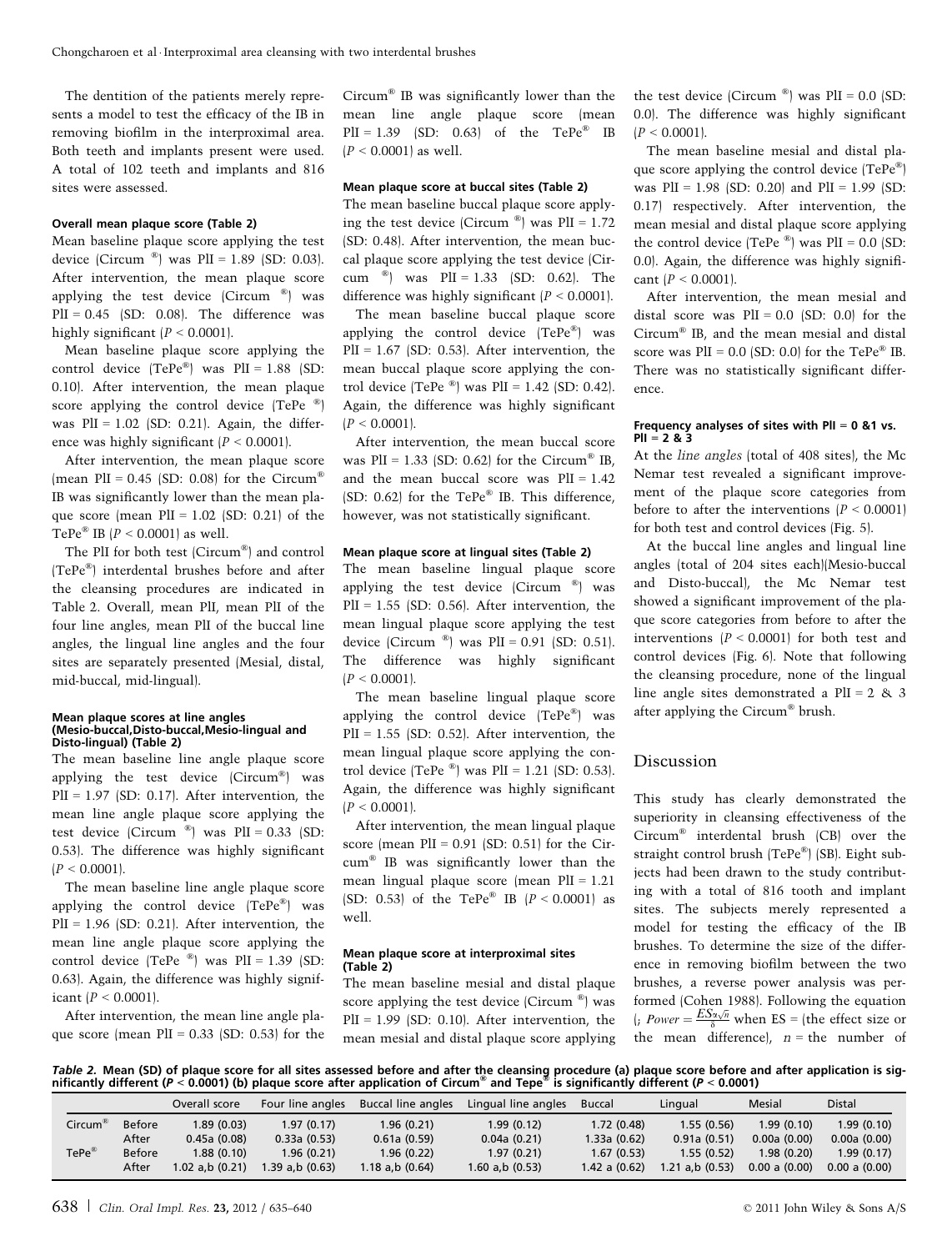



Fig. 5. Plaque score distribution (PlI 0 & 1 vs. 2 &3) before and after the cleansing procedure for Circum® and TePe® brushes respectively.

subjects and  $\delta$  = the standard deviation) assuming power of 80% and a level of significance  $\alpha$  at 0.05, the minimum detectable effect size (MDES) can be calculated. For the patient level, the effect size of mean plaque scores before and after using  $CB = 0.41$ , the effect size of mean plaque scores before and after using  $SB = 0.8$  and the effect size of mean plaque scores after using CB and  $SB = 1.2$ . A high ES of 1.2 means that the mean plaque score difference between the two brushes after application had to be atleast  $PII = 1.2$  to be detected. As the detectable size was high  $\text{[PII]} = 1.2$  and yet, the result indicated significantly differences, the reverse power analysis of this study confirmed a power of 80% of the present study at an  $\alpha$  = 0.05.

The cleansing effectiveness for both the CB and the SB resulted in significant mean biofilm reductions, when before and after application was compared at the subject and site levels in this study. This cleansing effect is in agreement with previous studies (Kiger et al. 1991; Jared et al. 2005, Jackson et al. 2006; Rösing et al. 2006; Yost et al. 2006). However, when the two interdental brushes of the present study were compared after application, there was no significant difference at both mesial and distal sites, both yielding zero scores. This, in turn, means that both CB and SB are effective in purely interproximal cleansing.

However, there were highly significant differences in biofilm removal after the application of the CB compared with SB at the line angles, both buccally and lingually. Hence, the cleansing efficacy of the CB clearly surpasses that of the SB. It has to be kept in mind, however, that the efficacy of the brush itself, and not the capacity of the subject to clean interproximally, was evaluated in the present study. Obviously, better cleaning effects may be obtained with straight IB by well-instructed patients under the correct anatomical conditions and adequate time allocation. In the present study, subjects were selected to provide adequate space in



Fig. 6. Plaque score distribution (PlI 0 & 1 vs. 2 &3) before and after application of Circum® and TePe® IB at lingual (Li) and buccal (B) line angles.

the interdental or inter-implant region to fit Circum® IB of the sizes No.3 or No. 5. The control SB was chosen accordingly. Hence, the cleansing procedure that was standardized and performed by a specially trained certified dental surgery assistant allowed the direct comparison between the two devices.

For this evaluation, the original Plaque Index (Silness & Löe 1964) was modified for the assessment of the line angles.

A similar approach was chosen in a comparative study to evaluate the cleansing efficacy of IB and dental floss in periodontitis patients (Christou et al. 1998). In this study, special attention was given to the biofilm reduction at the four line angles. Indeed, IB application resulted in superior efficacy in biofilm removal than did dental floss.

There are only very few studies that compared the efficacy of two different interdental brushes in removing biofilm. In one study (Rösing et al. 2006), the plaque removal effect of conical IBs vs. cylindrically shaped IBs was compared. Although a significant biofilm removal from baseline was documented with both brushes, there were no significant differences between the two different designs indicating that both cylindrical as well as conical IB may have satisfactory cleansing efficacy. It has to be realized, however, that the biofilm removal at the line angles was not assessed in the said study.

The present study aimed at a comparison of two completely different IB design. A novel product, the waist-shaped Circum® brush (CB) was to be tested against a standard size and straight interdental brush (SB). The results showed significant differences in biofim removal effectiveness for CB over SB for all aspects of the tooth or implant evaluated except the buccal sites that were not affected by IB application. The waist-shaped brush that had a larger diameter at the base and the tip when passed through the proximal contact certainly provided more friction to the teeth or prosthesis at the lingual line angles. In addition, when retrieved, the bristles may have removed more biofilm at the line angles, thus resulting in a better cleansing effect than the SB. Biofilm removal at lingual sites was also superior with the CB, although IBs are not necessarily designed to clean on the lingual aspects of teeth or implants. This, in turn, means that the larger diameter end bristles even reach to the mid-lingual aspect.

The present study is different from many of the studies that instructed the patients of how to use interdental brushes and asked them to come back for examination later on (e.g. Bassiouny & Grant 1981, Christou et al.